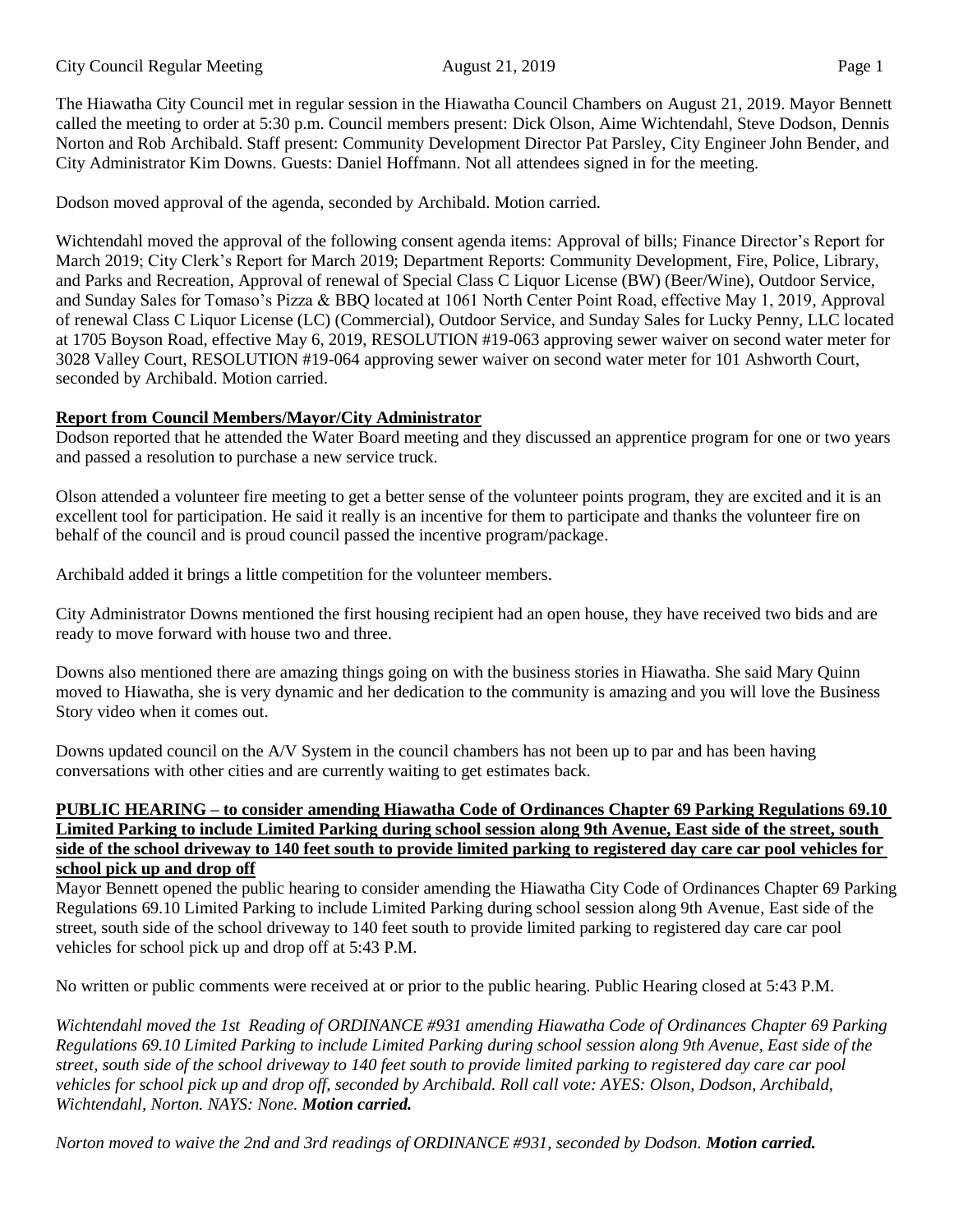*Olson moved the adoption of ORDINANCE #927 amending Hiawatha Code of Ordinances Chapter 69 Parking Regulations 69.10 Limited Parking to include Limited Parking during school session along 9th Avenue, East side of the street, south side of the school driveway to 140 feet south to provide limited parking to registered day care car pool vehicles for school pick up and drop off, seconded by Dodson. Roll call vote: AYES: Archibald, Wichtendahl, Olson, Norton, Dodson. NAYS: None. ORDINANCE #931 adopted.* 

#### **Hiawatha Code of Ordinances Chapter 63 Speed Regulations §63.05 Special Speed Zones (3) Special 35 MPH Speed Zones to consider speed limit on Todd Hills Road from Edgewood Road to west city limits**

*Archibald moved the 2nd Reading of ORDINANCE #930 amending Code of Ordinances Chapter 63 Speed Regulations §63.05 Special Speed Zones (3) Special 35 MPH Speed Zones to consider speed limit on Todd Hills Road from Edgewood Road to west city limits, seconded by Olson. Roll call votes: AYES: Wichtendahl, Norton, Olson, Dodson, Archibald. NAYS: None. Motion carried.* 

*Norton moved to waive the 3rd Reading of ORDINANCE #930, seconded by Wichtendahl. Motion carried.*

*Dodson moved the adoption of ORDINANCE #930 amending Hiawatha Code of Ordinances Chapter 63 Speed Regulations §63.05 Special Speed Zones (3) Special 35 MPH Speed Zones to consider speed limit on Todd Hills Road from Edgewood Road to west city limits, seconded by Wichtendahl. Roll call vote: AYES: Norton, Archibald, Dodson, Wichtendahl, Olson. NAYS: None. ORDINANCE #930 adopted.* 

## **2019 18th Avenue PCC Pavement Widening**

Norton presented RESOLUTION #19-158 setting public hearing date (September 18, 2019 @ 5:30 PM) to consider the proposed plans, specifications, forms of contract, and estimate of cost on file and direct publication of the notice to bidders, seconded by Olson. Roll call vote: AYES: Archibald, Olson, Wichtendahl, Dodson, Norton. NAYS: None. **RESOLUTION #19-158 adopted.** 

### **Approving the FY 2019 Street Finance Report**

Olson presented RESOLUTION #19-159 approving the FY 2019 Street Finance Report, seconded by Dodson. Roll call vote: AYES: Wichtendahl, Dodson, Norton, Olson, Archibald. NAYS: None. **RESOLUTION #19-159 adopted.** 

### **Hiawatha Public Library Expansion and Renovation Project**

Archibald presented RESOLUTION #19-160 acknowledging and authorizing Partial Pay Estimate #1 for the Hiawatha Public Library Renovation and Expansion Project and directs the Finance Director to make payment in the amount of \$55,720.96, to Garling Construction, seconded by Wichtendahl. Roll call vote: AYES: Dodson, Norton, Wichtendahl, Olson, Archibald. NAYS: None. **RESOLUTION #19-160 adopted.** 

Dodson presented RESOLUTION #19-161 acknowledging and authorizing Partial Pay Estimate #2 for the Hiawatha Public Library Renovation and Expansion Project and directs the Finance Director to make payment in the amount of \$99,408.00, to Garling Construction, seconded by Olson. Roll call vote: AYES: Norton, Archibald, Olson, Dodson, Wichtendahl. NAYS: None. **RESOLUTION #19-161 adopted.** 

Archibald presented RESOLUTION #19-162 acknowledging and authorizing Partial Pay Estimate #3 for the Hiawatha Public Library Renovation and Expansion Project and directs the Finance Director to make payment in the amount of \$188,133.25, to Garling Construction, seconded by Norton. Roll call vote: AYES: Olson, Wichtendahl, Dodson, Norton, Archibald. NAYS: None. **RESOLUTION #19-162 adopted.** 

Wichtendahl presented RESOLUTION #19-163 declining Change Order #2 for the Hiawatha Public Library Renovation and Expansion Project with an increase in contract amount of \$48,883.65, to total project contract amount remains \$3,905,563.85, seconded by Archibald. Roll call vote: AYES: Wichtendahl, Olson, Archibald, Dodson, Norton. NAYS: None. **RESOLUTION #19-163 adopted.** 

There being no further discussion, Wichtendahl moved to adjourn at 5:48 P.M., seconded by Dodson. Motion carried.